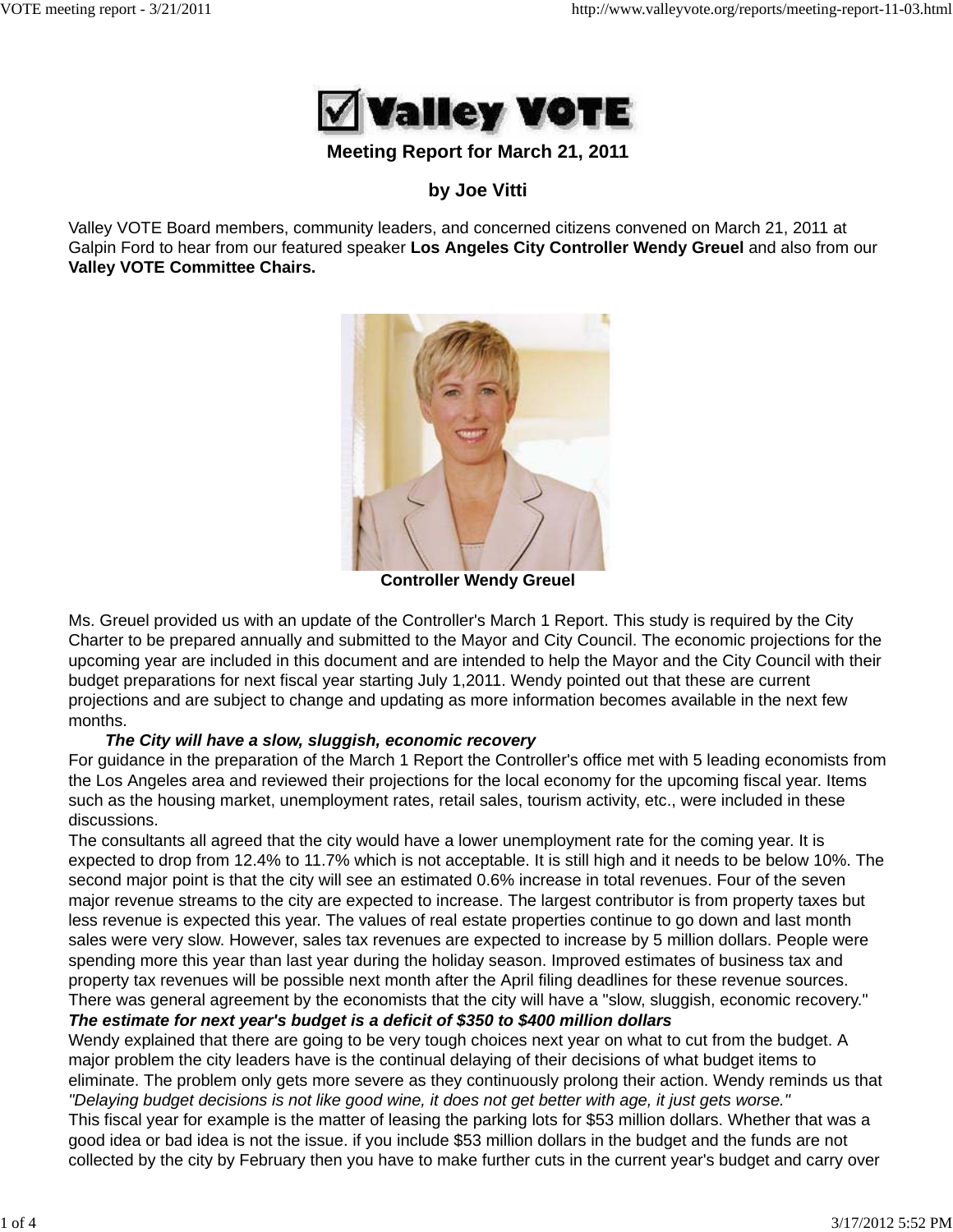the debt to the following year. Ms. Greuel argues there are four major areas city leaders must face when preparing a budget for the City of Los Angeles particularly in this very challenging economic environment. **1) Core services -**The government is expected to fully fund public safety, public works, and do all they can to create private sector jobs. These are the core services that must be funded first and resources must be made available to meet these needs.**2) Budgeting should be for the long term-** Wendy argues "You cannot have short term solutions to long term problems. You should not paper over deficits with a last minute sale of property or other budget schemes."

**3) You must have a strong Reserve Fund-** Although the passage of the recent ballot measure was fine to maintain a 2.75% Reserve Fund, Ms. Greuel argues "it should not have taken a charter change to do the right thing." The city's financial policy states that the Reserve fund should be 5% of the General fund. **4) Pension Reform-** The Pension Reform ballot measure that was passed was O.K. But Wendy had this to say. "It was a good first step but it did not fix the problem." If further changes are not made in the next five years nearly half of the city's general find will go toward paying pensions. We must work together to make significant structural changes to the existing Pension system. Everything has to be on the table. Current employees must agree to changes to their contributions.

### *The Controller's Office has only 15 auditors*

Ms. Greuel explained that the Controller's Office has only have 15 auditors for the entire city of Los Angeles and "We desperately need to keep this number." The Industry standard for the number of auditors is 6 per 1 billion dollars. "Using that figure we should have at least 42 auditors in our office" Greuel argues. This does not include the DWP, the Port of LA and LAWA. although there is some work done for these entities. There is talk of reducing the number of auditors. This is unacceptable and Wendy asks for everyone's help to support her department. The 15 auditors with a budget of \$500,000 were able to save the city an estimated \$350 million dollars or an average of 23 million dollars per auditor. There are many programs in the city the department would like to examine but unfortunately they never have enough resources to do it all. Wendy indicated that the Controllers web site will give you information on how well various departments are performing with their spending to date. Some departments are doing well, others not so good.

*Collections* **-**Wendy stated that Collections rates in the city are only 53% That is not satisfactory. We need to look at the efficiencies in each department to see what we can do to improve collections. We should be able to move that number up to 75%. *Business Tax Reform-* Ms. Greuel would like to increase the cut in business taxes from the current 15% to 25%. Making the city more business friendly will encourage new businesses to come to L. A. and discourage existing businesses from leaving. The 15% reduction and changes to compliance and revenue requirements has led to increase tax revenue collections. *Valley VOTE has long been an advocate for these changes and we strongly support Wendy's efforts. Parking Operators-* Wendy explained that operators of parking lots in the city have signs indicating that a 10% tax is collected for the city of Los Angeles. They collect the 10% but these funds rarely if ever are paid to the city. If you look at debtors that owe money to LA you find a number of parking lot companies at the top of the list ranked by how much they owe. Prestige Parking was one of the biggest debtors. The city went after the company legally and criminally. They were collecting the 10% fee and never paid a dime to L.A. Since it took so much time in the case of Prestige Parking the company went "broke" and L.A. collected nothing. The Controller is working with a number of departments to figure out a way to improve collection procedures.

We would like to thank Controller Greuel again for taking time out of her very busy schedule to visit Valley VOTE.

### **Valley VOTE Committee Reports**

### **State Redistricting --- Joe Vitti**

As a San Fernando Valley resident one would expect the members of the State Assembly and the State Senate that represent the Valley's interests in Sacramento would live in the Valley. They would be shopping at the Valley Malls, buying their groceries at the local markets and sending their children to local schools. They would have a first hand understanding of what is going on in Valley neighborhoods. However, with the present legislative drawn district boundaries only one-third of Valley's State elected representatives reside in Valley communities. Currently of the 7 State Assembly Districts and 5 Senate Districts representing Valley voters only 4 of the 12 legislators make the Valley their home. The overwhelming majority live in communities that are miles away. including: Santa Monica; Santa Clarita; West Hollywood; Pasadena; Silver Lake; Camarillo, Ventura County; and the Antelope Valley. If you live in Chatsworth your State Assembly member could be Blumenfield or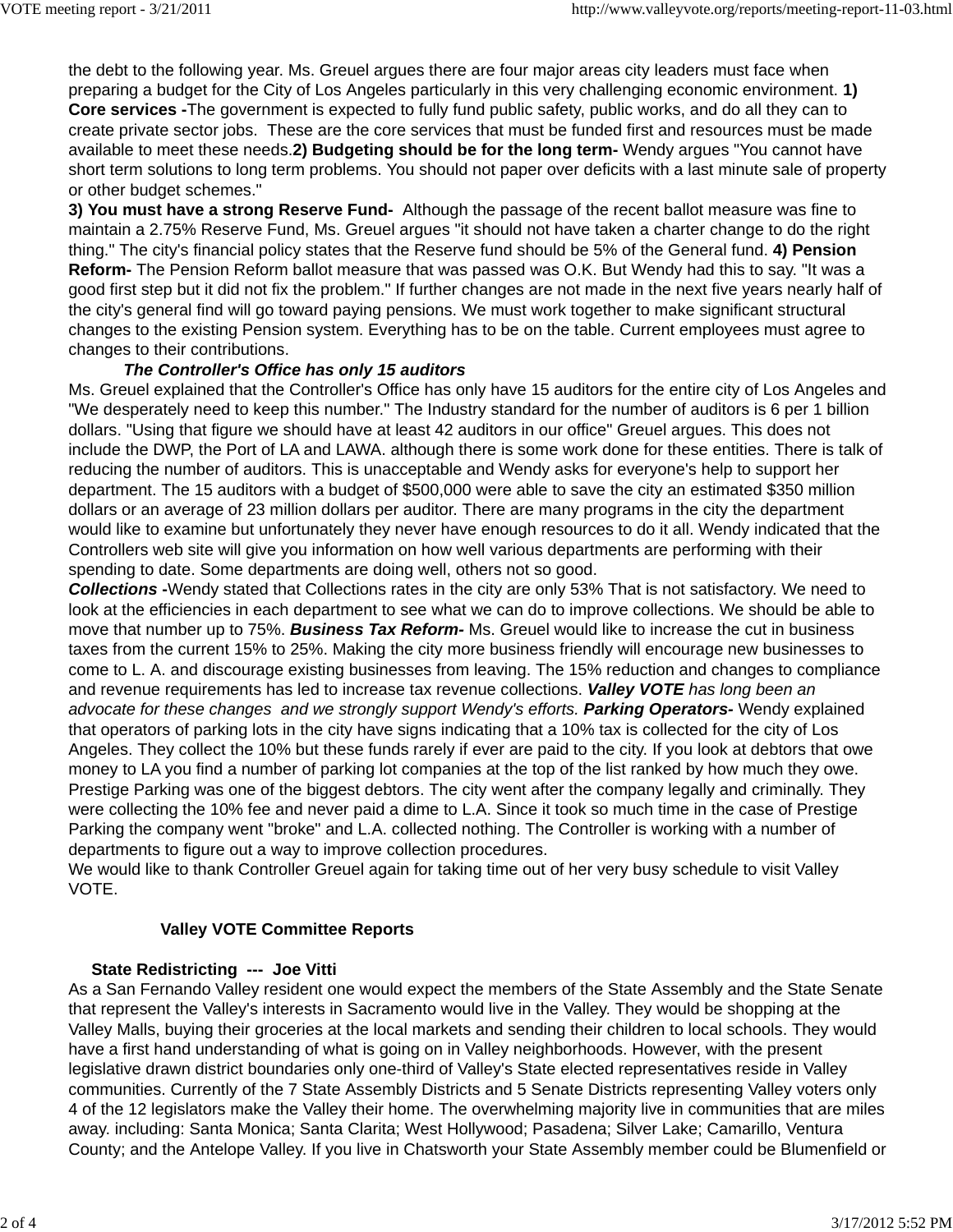Smyth or Gorell. This is unacceptable. representation and is a consequence of the legislative representatives drawn state district boundaries created to provide voting blocks to insure election for a political party candidate and their incumbents. The "political party" gerrymandering of these districts has resulted in a reelection rate of 98% of incumbents in California legislative races. This has led to partisan gridlock in Sacramento and has prevented lawmakers from dealing effectively with many state issues including the state budget.

| <b>California State Assembly</b> |                        |                  |  |
|----------------------------------|------------------------|------------------|--|
| <b>District No.</b>              | <b>Name</b>            | <b>Residence</b> |  |
| 37th                             | <b>Jeff Gorell</b>     | Camarillo        |  |
| 38th                             | <b>Cameron Smyth</b>   | Santa Clarita    |  |
| 39th                             | <b>Felipe Fuentes</b>  | S.F.Valley       |  |
| 40th                             | <b>Bob Blumenfield</b> | S.F. Valley      |  |
| 41 <sub>st</sub>                 | Julie Brownley         | Santa Monica     |  |
| 42nd                             | Mike Feuer             | West Hollywood   |  |
| 43rd                             | <b>Mike Gatto</b>      | Silver Lake      |  |

| <b>California State Senate</b> |  |                        |                       |
|--------------------------------|--|------------------------|-----------------------|
| District No.                   |  | <b>Name</b>            | <b>Residence</b>      |
| 17th                           |  | <b>Sharon Runner</b>   | Antelope Valley       |
| 19th                           |  | <b>Tony Strickland</b> | <b>Ventura County</b> |
| 20th                           |  | Alex Padilla           | S.F.Valley            |
| 21st                           |  | Carol Liu              | Pasadena              |
| 23rd                           |  | <b>Fran Pavley</b>     | Agoura hills          |

The voices of Valley residents can be heard regarding this issue at a meeting of the newly created California Redistricting Commission (CRC). Passage of Proposition 11 by the state electorate in 2009 resulted in the creation of the 14 member independent CRC. The CRC is charged with the task of developing new legislative boundary lines based upon nonpartisan rules. This new Commission is now at work creating these new legislative districts. They are traveling around the state to hear from the public and they are coming to the San Fernando Valley soon. The location, specific date and time will be finalized later this month by the CRC. This information will be posted on the web site for the CRC http://wedrawthelines.ca.gov/

The population of the Valley is about 1.8 million when you include the Valley portion of the City of Los Angeles and the cities of Burbank, Calabasas, Glendale, Hidden Hills, and San Fernando. The ideal representation to recommend to the CRC would be two State Senators covering the Valley representing about 900,000 residents each. Then two State Assembly representatives with approximately 450,000 residents each would be placed within the boundaries of each Senate District. This arrangement would significantly improve benefits to the community. The residents of the San Fernando Valley will have a unique opportunity to present their opinions and views at the upcoming meeting of the California Redistricting Commission. Let us all get out have our Valley voices heard.

### **Affordable Housing --- Vic Viereck**

Vic Viereck reported that the extravagant amounts spent on so called affordable housing is not affordable to the taxpayers. As an example, a proposed 73-unit "affordable housing" project in Reseda would cost \$25 million, including \$4.4 million from the Community Redevelopment Department. That amounts to about \$342,465 a unit. That's about double what it could cost to buy older units and rehabilitate them. For the same money, 80% more affordable (in more ways than one) units could be provided than under the current practice.

### **Airport Report --- Denny Schneider**

The FAA's double standard application of safety requirements within our Southern California basin defies logic and reason. They are taking a position that safety is not critical at our "smaller airports," but safety improvement at any cost is justified at LAX. The FAA rightly consented to absolve Bob Hope Airport from meeting current Runway Safety Area requirements because of extreme cost for changes. They wrongly continue to thwart efforts to fix the impacts of Santa Monica Airport on LA residents by enforcing their will in Federal Court despite actual aircraft crashes, and continue pushing for just nominal improvements at LAX despite the runways already being safe and an extremely high dollar and human impacts cost for the changes. The FAA desired option would relocate the northernmost runway 400' north to improve all weather conditions—including snow